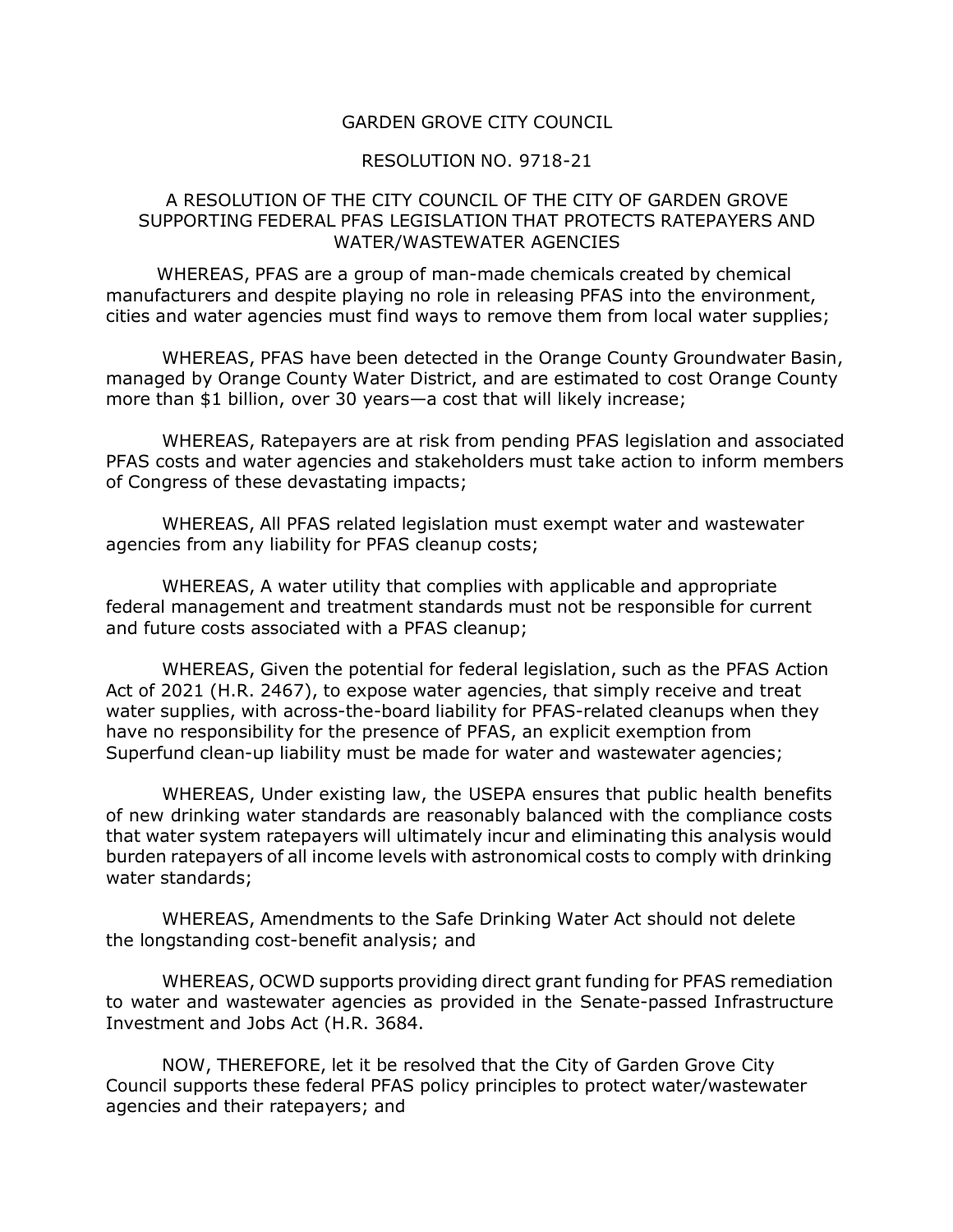Garden Grove City Council Resolution No. 9718-21 Page 2

FURTHERMORE, call upon the Orange County Congressional Delegation and California Senatorial Delegation to cast votes implementing these public policy positions.

Adopted this 14th day of December 2021.

ATTEST: /s/ STEVE JONES MAYOR

/s/ TERESA POMEROY, CMC\_\_\_\_\_\_\_\_ CITY CLERK

STATE OF CALIFORNIA ) COUNTY OF ORANGE ) SS: CITY OF GARDEN GROVE )

I, TERESA POMEROY, City Clerk of the City of Garden Grove, do hereby certify that the foregoing Resolution was duly adopted by the City Council of the City of Garden Grove, California, at a meeting held on December 14, 2021, by the following vote:

AYES: COUNCIL MEMBERS: (7) BRIETIGAM, O'NEILL, NGUYEN D., BUI, KLOPFENSTEIN, NGUYEN K., JONES

NOES: COUNCIL MEMBERS: (0) NONE ABSENT: COUNCIL MEMBERS: (0) NONE

/s/ TERESA POMEROY, CMC\_ CITY CLERK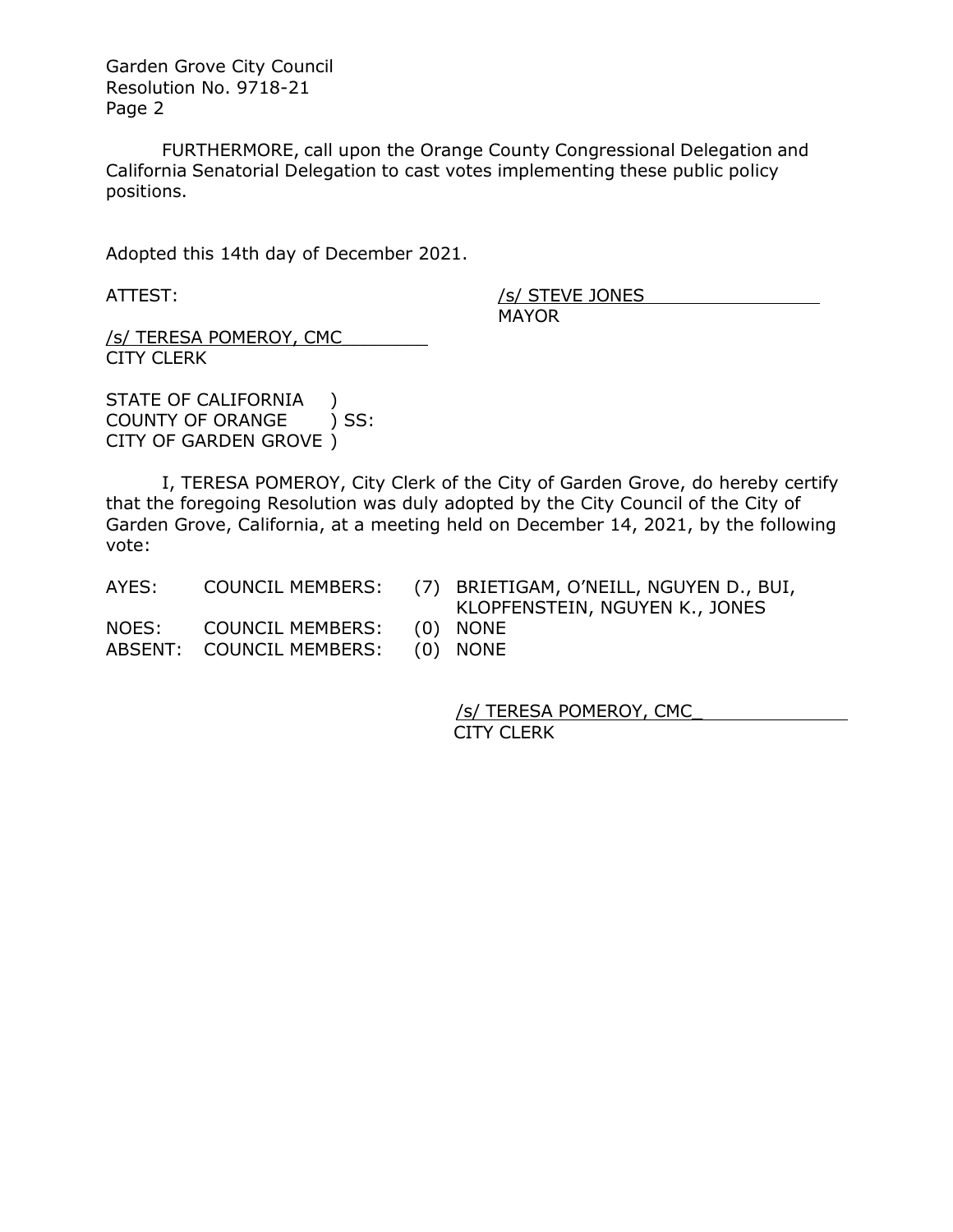

Diedre Thu-Ha Nguyen Mayor Pro Tem - District 3 George S. Brietigam Council Member - District 1 John R. O'Neill Council Member - District 2 Patrick Phat Bui Council Member - District 4 Stephanie Klopfenstein Council Member - District 5 Kim Bernice Nguyen<br>Council Member - District 6

**Steve Jones Mayor** 

December 15, 2021

The Honorable Congressman Correa 2301 Rayburn House Office Building Washington, D.C. 20515

Subject: Per- and Polyfluoroalkyl (PFAS) Federal legislation

Dear Congressman Correa:

Orange County is a national leader in water recycling with the Groundwater Replenishment System, storm water capture behind Prado Dam and most recently regarding extraction of PFAS from our drinking water. These landmark projects are environmentally superior and have saved Orange County ratepayers billions of dollars from not having to purchase expensive imported water.

It has come to the attention of the City of Garden Grove that proposed federal legislation, PFAS Action Act of 2021 (H.R. 2467), would attach Comprehensive Environmental Response Compensation and Liability (CERCLA) to the Orange County Water District (OCWD) as it removes PFAS from drinking water. OCWD has no responsibility for the presence of PFAS and the concept of imposing CERCLA liability on water districts runs contrary to the "Polluter Pays" public policy. I respectfully request that you assist OCWD's efforts in garnering an exemption from CERCLA liability for water districts as they properly remove PFAS from drinking water.

Additionally, the House-approved Infrastructure Act (H.R. 3684) unfortunately included a section that amends the Safe Drinking Water Act to delete the longstanding cost-benefit analysis in the development of new drinking water standards. Under current law, the US-EPA ensures that public health benefits of new drinking water standards are balanced with the compliance costs that water system ratepayers will ultimately incur. Eliminating the cost-benefit analysis would potentially subject ratepayers of all income levels to higher costs.

At the Garden Grove City Council meeting held on December 14, 2021, Resolution No. 9718-21 was adopted by the City Council in support of pending federal PFAS legislation to protect ratepayers and water/wastewater agencies. On behalf of the Garden Grove City Council, I am respectfully requesting support for the efforts of OCWD to maintain the cost-benefit analysis in the Safe Water Drinking Act.

Sincerely,

Steve Jones

Mayor

CC: The Honorable Congressman Lowenthal The Honorable Congresswoman Steel The Honorable Congresswoman Kim The Honorable Congresswoman Porter **OCWD Board President Steve Sheldon**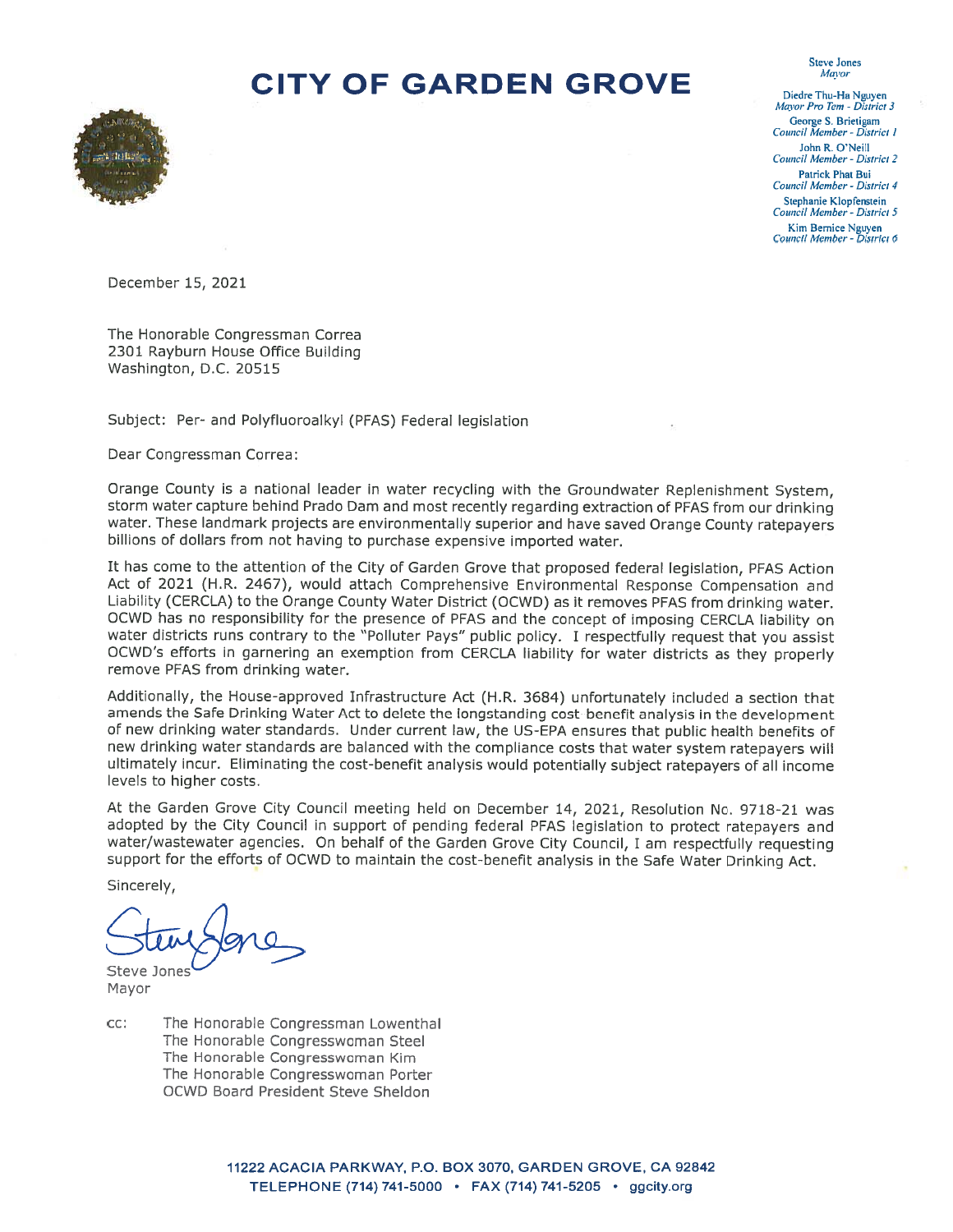

Diedre Thu-Ha Nguyen Mayor Pro Tem - District 3 George S. Brietigam Council Member - District 1 John R. O'Neill Council Member - District 2 Patrick Phat Bui Council Member - District 4 Stephanie Klopfenstein Council Member - District 5 Kim Bernice Nguyen Council Member - District 6

**Steve Jones** Mayor

December 15, 2021

The Honorable Congressman Lowenthal 108 Cannon Housing Office Building Washington, D.C. 20515

Subject: Per- and Polyfluoroalkyl (PFAS) Federal legislation

Dear Congressman Lowenthal:

Orange County is a national leader in water recycling with the Groundwater Replenishment System, storm water capture behind Prado Dam and most recently regarding extraction of PFAS from our drinking water. These landmark projects are environmentally superior and have saved Orange County ratepayers billions of dollars from not having to purchase expensive imported water.

It has come to the attention of the City of Garden Grove that proposed federal legislation, PFAS Action Act of 2021 (H.R. 2467), would attach Comprehensive Environmental Response Compensation and Liability (CERCLA) to the Orange County Water District (OCWD) as it removes PFAS from drinking water. OCWD has no responsibility for the presence of PFAS and the concept of imposing CERCLA liability on water districts runs contrary to the "Polluter Pays" public policy. I respectfully request that you assist OCWD's efforts in garnering an exemption from CERCLA liability for water districts as they properly remove PFAS from drinking water.

Additionally, the House-approved Infrastructure Act (H.R. 3684) unfortunately included a section that amends the Safe Drinking Water Act to delete the longstanding cost-benefit analysis in the development of new drinking water standards. Under current law, the US-EPA ensures that public health benefits of new drinking water standards are balanced with the compliance costs that water system ratepayers will ultimately incur. Eliminating the cost-benefit analysis would potentially subject ratepayers of all income levels to higher costs.

At the Garden Grove City Council meeting held on December 14, 2021, Resolution No. 9718-21 was adopted by the City Council in support of pending federal PFAS legislation to protect ratepayers and water/wastewater agencies. On behalf of the Garden Grove City Council, I am respectfully requesting support for the efforts of OCWD to maintain the cost-benefit analysis in the Safe Water Drinking Act.

Sincerely,

Steve Jones Mayor

The Honorable Congressman Correa CC: The Honorable Congresswoman Steel The Honorable Congresswoman Kim The Honorable Congresswoman Porter **OCWD Board President Steve Sheldon**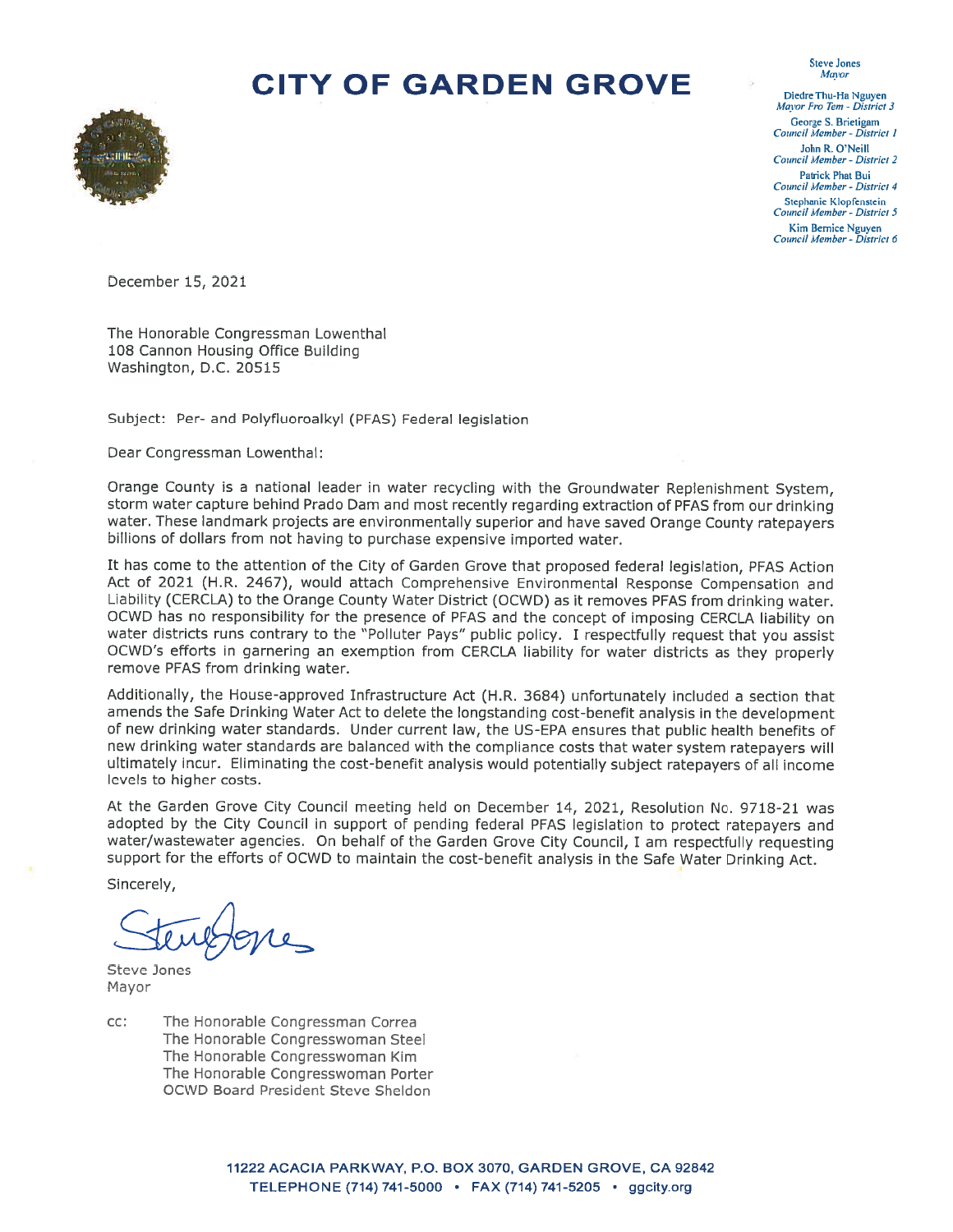

Diedre Thu-Ha Nguyen Mayor Pro Tem - District 3 George S. Brietigam Council Member - District 1 John R. O'Neill **Council Member - District 2** Patrick Phat Bui Council Member - District 4 Stephanie Klopfenstein Council Member - District 5 Kim Bernice Nguyen<br>Council Member - District 6

**Steve Jones** Mayor

December 15, 2021

The Honorable Congresswoman Kim 1306 Longworth House Office Building Washington, D.C. 20515

Subject: Per- and Polyfluoroalkyl (PFAS) Federal legislation

Dear Congresswoman Kim:

Orange County is a national leader in water recycling with the Groundwater Replenishment System, storm water capture behind Prado Dam and most recently regarding extraction of PFAS from our drinking water. These landmark projects are environmentally superior and have saved Orange County ratepayers billions of dollars from not having to purchase expensive imported water.

It has come to the attention of the City of Garden Grove that proposed federal legislation, PFAS Action Act of 2021 (H.R. 2467), would attach Comprehensive Environmental Response Compensation and Liability (CERCLA) to the Orange County Water District (OCWD) as it removes PFAS from drinking water. OCWD has no responsibility for the presence of PFAS and the concept of imposing CERCLA liability on water districts runs contrary to the "Polluter Pays" public policy. I respectfully request that you assist OCWD's efforts in garnering an exemption from CERCLA liability for water districts as they properly remove PFAS from drinking water.

Additionally, the House-approved Infrastructure Act (H.R. 3684) unfortunately included a section that amends the Safe Drinking Water Act to delete the longstanding cost-benefit analysis in the development of new drinking water standards. Under current law, the US-EPA ensures that public health benefits of new drinking water standards are balanced with the compliance costs that water system ratepayers will ultimately incur. Eliminating the cost-benefit analysis would potentially subject ratepayers of all income levels to higher costs.

At the Garden Grove City Council meeting held on December 14, 2021, Resolution No. 9718-21 was adopted by the City Council in support of pending federal PFAS legislation to protect ratepayers and water/wastewater agencies. On behalf of the Garden Grove City Council, I am respectfully requesting support for the efforts of OCWD to maintain the cost-benefit analysis in the Safe Water Drinking Act.

Sincerely.

Steve Jones Mayor

cc: The Honorable Congressman Correa The Honorable Congressman Lowenthal The Honorable Congresswoman Steel The Honorable Congresswoman Porter **OCWD Board President Steve Sheldon**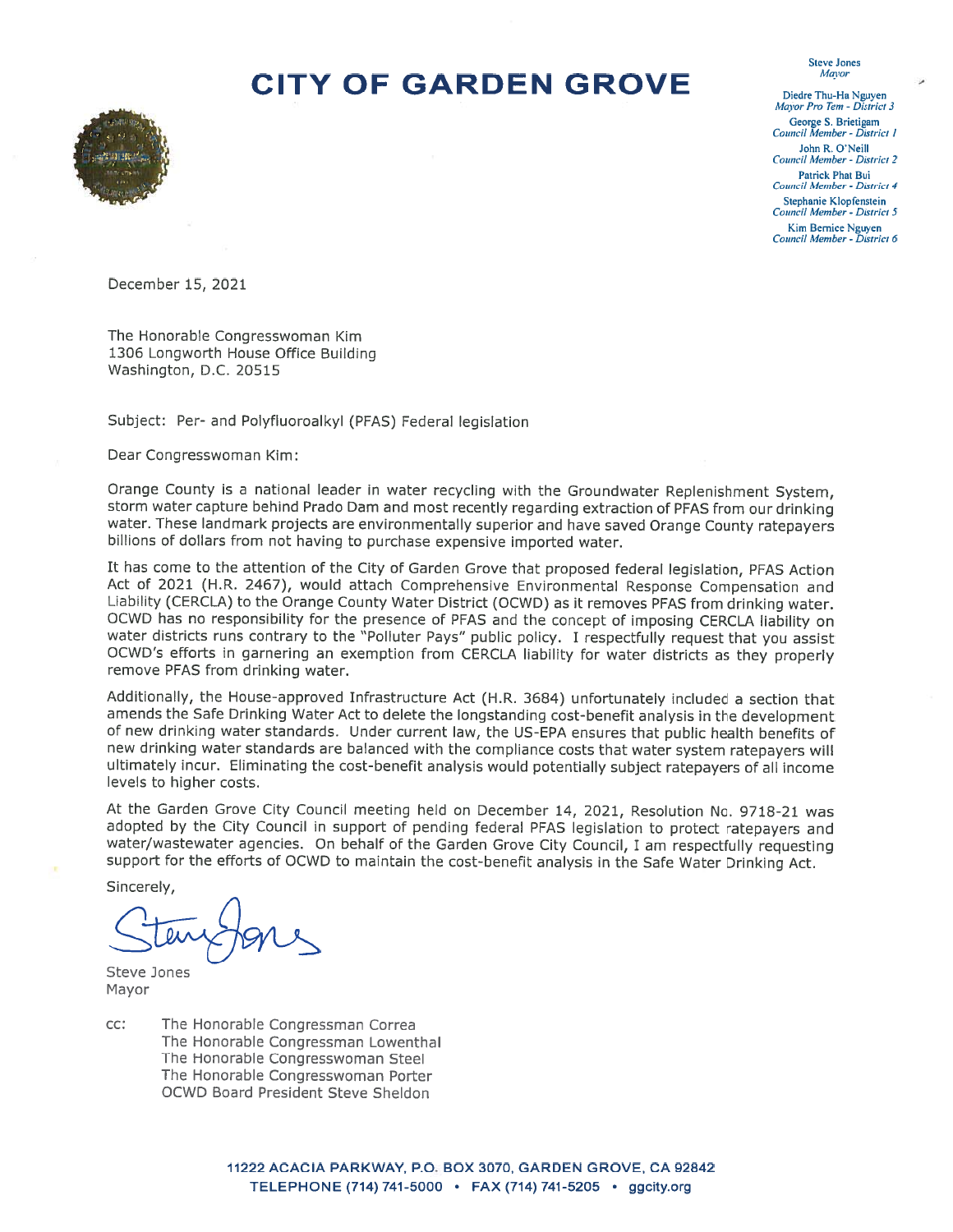

Diedre Thu-Ha Nguyen<br>Mayor Pro Tem - District 3 George S. Brietigam Council Member - District 1 John R. O'Neill Council Member - District 2 **Patrick Phat Bui** Council Member - District 4 Stephanie Klopfenstein Council Member - District 5

**Steve Jones** Mayor

Kim Bernice Nguyen Council Member - District 6

December 15, 2021

The Honorable Congresswoman Porter 1117 Longworth House Office Building Washington, D.C. 20515

Subject: Per- and Polyfluoroalkyl (PFAS) Federal legislation

Dear Congresswoman Porter:

Orange County is a national leader in water recycling with the Groundwater Replenishment System. storm water capture behind Prado Dam and most recently regarding extraction of PFAS from our drinking water. These landmark projects are environmentally superior and have saved Orange County ratepayers billions of dollars from not having to purchase expensive imported water.

It has come to the attention of the City of Garden Grove that proposed federal legislation, PFAS Action Act of 2021 (H.R. 2467), would attach Comprehensive Environmental Response Compensation and Liability (CERCLA) to the Orange County Water District (OCWD) as it removes PFAS from drinking water. OCWD has no responsibility for the presence of PFAS and the concept of imposing CERCLA liability on water districts runs contrary to the "Polluter Pays" public policy. I respectfully request that you assist OCWD's efforts in garnering an exemption from CERCLA liability for water districts as they properly remove PFAS from drinking water.

Additionally, the House-approved Infrastructure Act (H.R. 3684) unfortunately included a section that amends the Safe Drinking Water Act to delete the longstanding cost-benefit analysis in the development of new drinking water standards. Under current law, the US-EPA ensures that public health benefits of new drinking water standards are balanced with the compliance costs that water system ratepayers will ultimately incur. Eliminating the cost-benefit analysis would potentially subject ratepayers of all income levels to higher costs.

At the Garden Grove City Council meeting held on December 14, 2021, Resolution No. 9718-21 was adopted by the City Council in support of pending federal PFAS legislation to protect ratepayers and water/wastewater agencies. On behalf of the Garden Grove City Council, I am respectfully requesting support for the efforts of OCWD to maintain the cost-benefit analysis in the Safe Water Drinking Act.

Sincerely,

Steve Jones

Mayor

cc: The Honorable Congressman Correa The Honorable Congressman Lowenthal The Honorable Congresswoman Steel The Honorable Congresswoman Kim **OCWD Board President Steve Sheldon**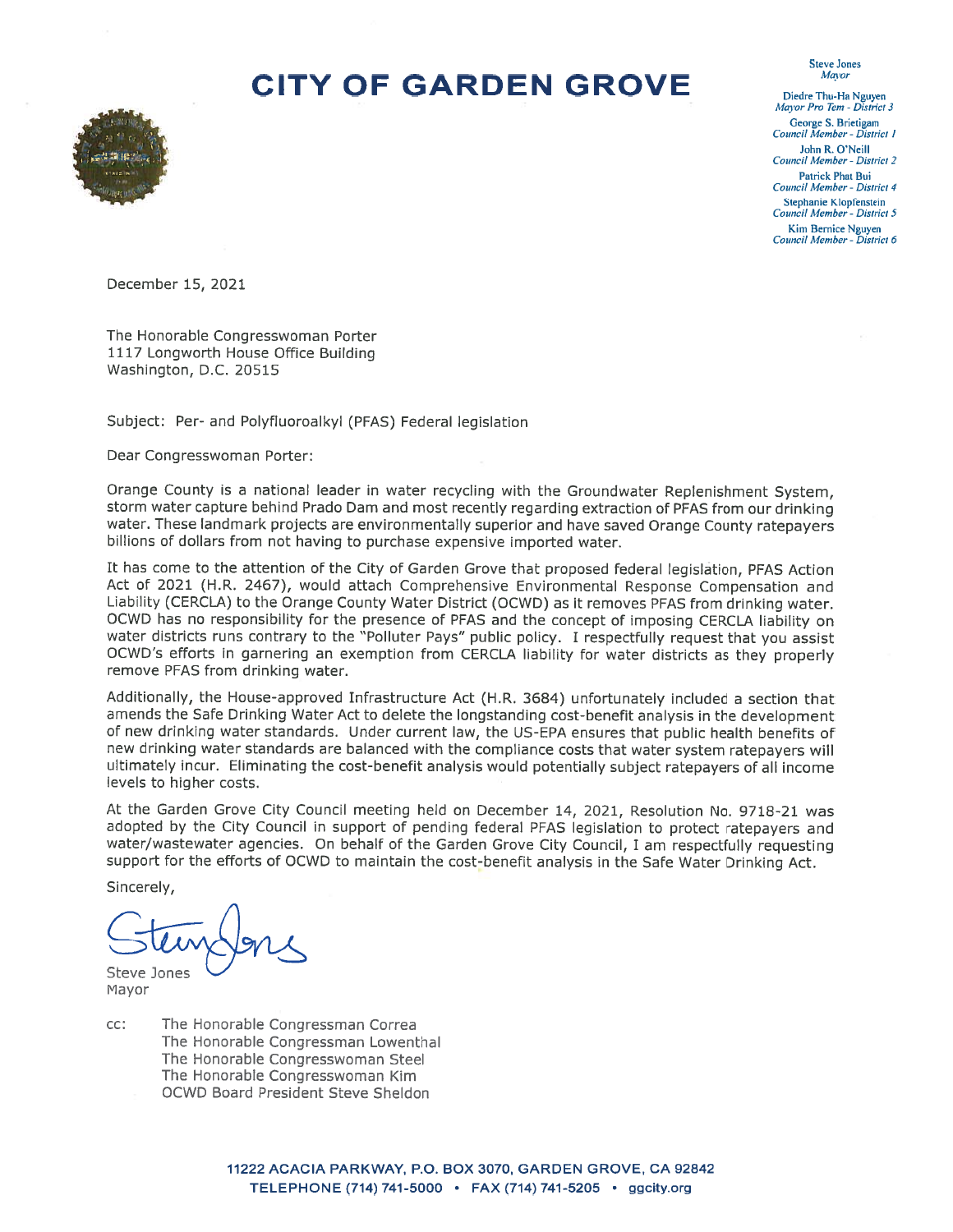

Diedre Thu-Ha Nguyen Mayor Pro Tem - District 3 George S. Brietigam Council Member - District 1 John R. O'Neill **Council Member - District 2** Patrick Phat Bui Council Member - District 4 Stephanie Klopfenstein Council Member - District 5 Kim Bernice Nguyen Council Member - District 6

**Steve Jones** Mayor

December 15, 2021

The Honorable Congresswoman Steel 1113 Longworth House Office Building Washington, D.C. 20515

Subject: Per- and Polyfluoroalkyl (PFAS) Federal legislation

Dear Congresswoman Steel:

Orange County is a national leader in water recycling with the Groundwater Replenishment System, storm water capture behind Prado Dam and most recently regarding extraction of PFAS from our drinking water. These landmark projects are environmentally superior and have saved Orange County ratepayers billions of dollars from not having to purchase expensive imported water.

It has come to the attention of the City of Garden Grove that proposed federal legislation, PFAS Action Act of 2021 (H.R. 2467), would attach Comprehensive Environmental Response Compensation and Liability (CERCLA) to the Orange County Water District (OCWD) as it removes PFAS from drinking water. OCWD has no responsibility for the presence of PFAS and the concept of imposing CERCLA liability on water districts runs contrary to the "Polluter Pays" public policy. I respectfully request that you assist OCWD's efforts in garnering an exemption from CERCLA liability for water districts as they properly remove PFAS from drinking water.

Additionally, the House-approved Infrastructure Act (H.R. 3684) unfortunately included a section that amends the Safe Drinking Water Act to delete the longstanding cost-benefit analysis in the development of new drinking water standards. Under current law, the US-EPA ensures that public health benefits of new drinking water standards are balanced with the compliance costs that water system ratepayers will ultimately incur. Eliminating the cost-benefit analysis would potentially subject ratepayers of all income levels to higher costs.

At the Garden Grove City Council meeting held on December 14, 2021, Resolution No. 9718-21 was adopted by the City Council in support of pending federal PFAS legislation to protect ratepayers and water/wastewater agencies. On behalf of the Garden Grove City Council, I am respectfully requesting support for the efforts of OCWD to maintain the cost-benefit analysis in the Safe Water Drinking Act.

Sincerely,

**Steve Jones** 

Mayor

CC: The Honorable Congressman Correa The Honorable Congressman Lowenthal The Honorable Congresswoman Kim The Honorable Congresswoman Porter OCWD Board President Steve Sheldon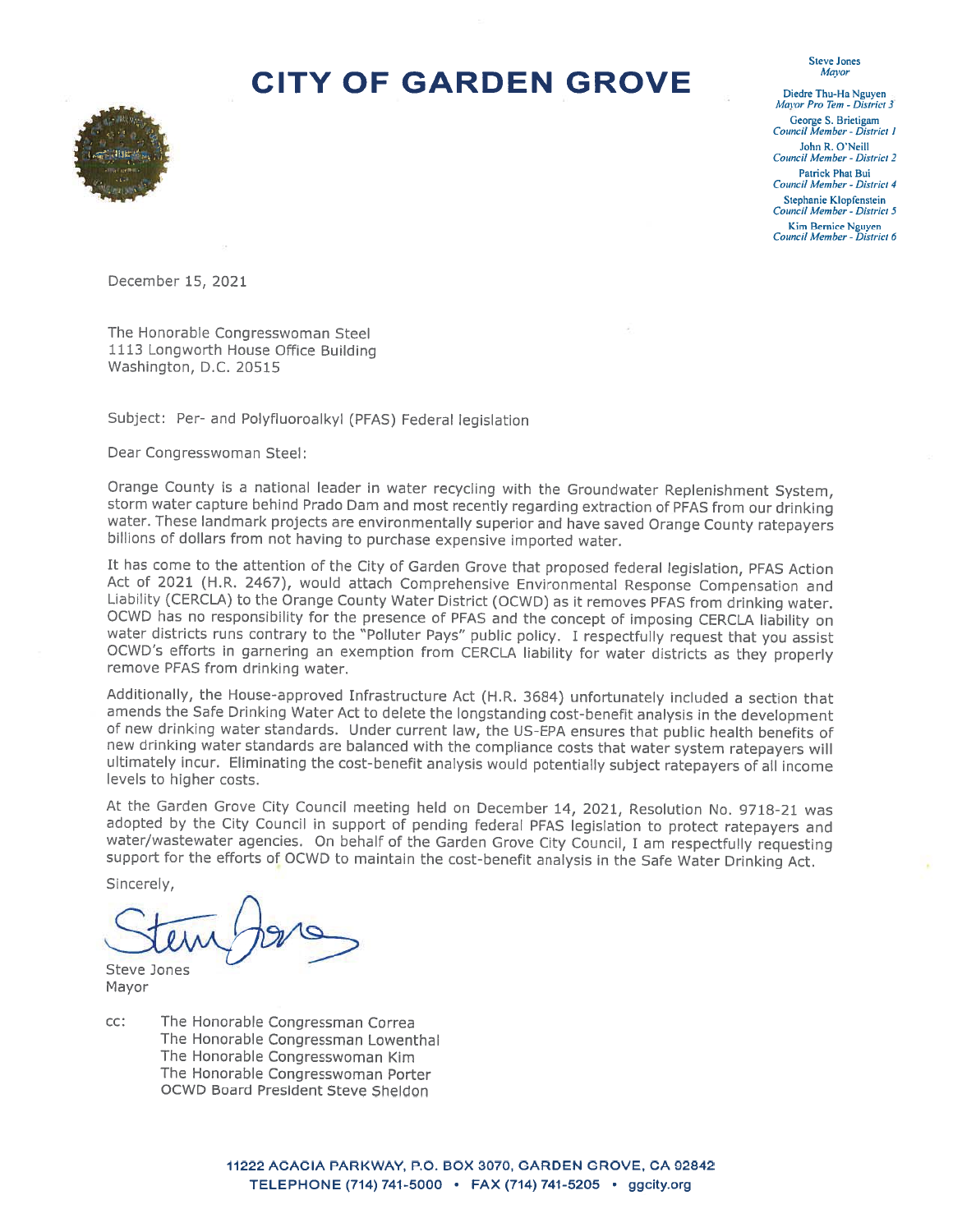

**Steve Jones** Mayor Diedre Thu-Ha Nguyen

Mayor Pro Tem - District 3 George S. Brietigam Council Member - District 1 John R. O'Neill Council Member - District 2 Patrick Phat Bui Council Member - District 4 Stephanie Klopfenstein

Council Member - District 5 Kim Bernice Nguyen<br>Council Member - District 6

December 15, 2021

The Honorable Senator Alex Padilla **United States Senate** 112 Hart Senate Office Building Washington D.C. 20510

Dear Senator Padilla:

PFAS are a group of man-made chemicals created by chemical manufacturers and despite playing no role in releasing PFAS into the environment, cities and water agencies must find ways to remove them from local water supplies, find alternative water supply, and conduct expensive monitoring. PFAS have been detected in the Orange County Groundwater Basin, managed by Orange County Water District (OCWD), and are estimated to cost Orange County communities more than \$1 billion, over 30 years-a cost that could increase. Complicating this cleanup burden, ratepayers are at additional risk from pending PFAS legislation that would effectively abandon the "polluter pays" principal and create a new separate drinking water standard setting process for PFAS chemicals.

As you consider legislation to address PFAS and other contaminants of emerging concern. I respectfully ask that you ensure such legislation provides an explicit exemption from liability for water and wastewater agencies related to PFAS cleanup costs. A water utility that complies with applicable and appropriate federal management and treatment standards must not be responsible for current and future costs associated with a PFAS cleanup. We are especially concerned that the House has approved the PFAS Action Act of 2021 (H.R. 2467). This bill creates liability for water agencies that simply receive and treat water supplies with across-the-board Comprehensive Environmental Response Compensation Liability (CERCLA) for PFAS-related cleanup. It is vital for an exemption be secured for these agencies from CERLA liability no less than what is provided to our nation's airports. Water agencies have no responsibility for the presence of PFAS and the concept of imposing CERCLA liability is bad public policy.

Also, under existing law, the USEPA ensures that public health benefits of new drinking water standards are reasonably balanced with the compliance costs that water system ratepayers will ultimately incur. Eliminating this analysis would burden ratepayers of all income levels with higher costs to comply with drinking water standards. Amendments to the Safe Drinking Water Act should not delete the longstanding cost-benefit analysis. On behalf of the City of Garden Grove and the Garden Grove City Council, I call upon California's Senators to cast votes implementing these public policy positions. Finally, I support providing direct grant funding for PFAS remediation to water and wastewater agencies as provided in the Senate-passed Infrastructure Investment and Jobs Act (H.R. 3684). If I can provide any further information or assistance, please contact City of Garden Grove Water Manager, Samuel Kim, at (714) 741-5534.

Sincerely, Steve Jones

Mayor

 $CC$ : The Honorable Senator Dianne Feinstein OCWD Board President Steve Sheldon

> 11222 ACACIA PARKWAY, P.O. BOX 3070, GARDEN GROVE, CA 92842 TELEPHONE (714) 741-5000 · FAX (714) 741-5205 · ggcity.org